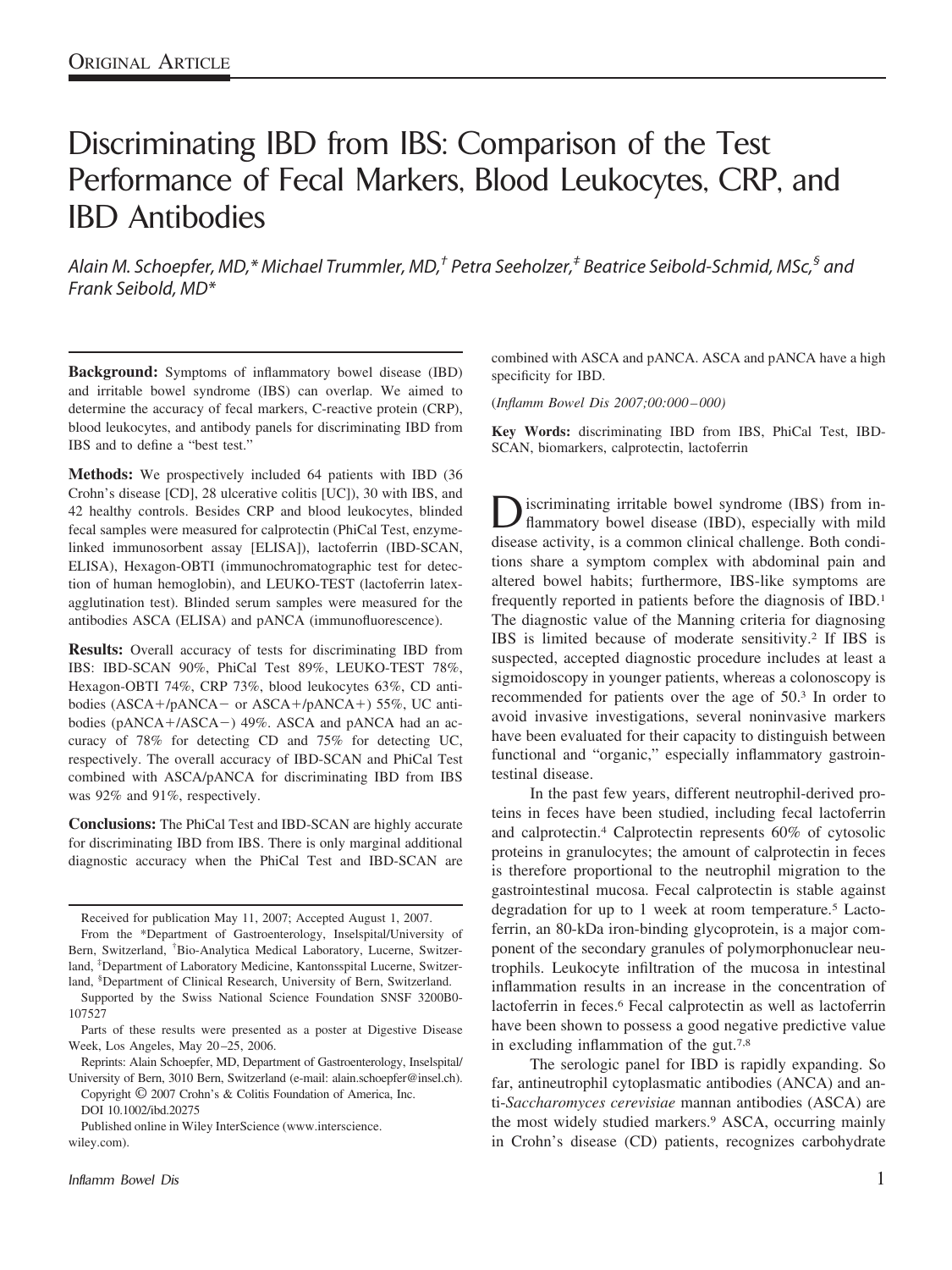*Schoepfer et al* Inflamm Bowel Dis

epitopes in phosphopeptidomannan, which is a 200-kDa glycoprotein in the cell wall; the major epitope was identified as mannotetraose.10,11 The ANCAs predominantly found in ulcerative colitis (UC) present as atypical pANCA, characterized by a broad inhomogeneous rim-like staining of the nuclear periphery.12 So far, many single markers in feces or serum have been evaluated for distinguishing inflammatory from functional colonic disease; a single best test or a combined best test has not yet been defined.

The aims of our study were to determine the accuracy of 4 fecal markers (Hexagon-OBTI, LEUKO-TEST, PhiCal Test, and IBD-SCAN), C-reactive protein (CRP), blood leukocytes, and serum antibodies (ASCA, pANCA) in a patient group with IBD, IBS, and healthy controls. We hypothesized that quantitative fecal leukocyte markers are superior to blood leukocytes and CRP for discriminating IBD from IBS and that the accuracy of fecal markers is improved when combined with IBD antibodies.

In this study we wanted to answer the following question as the primary endpoint: What is the accuracy of fecal markers, CRP, blood leukocytes, and IBD antibodies for discriminating IBD from IBS? As secondary endpoints we wanted to answer the following questions: Is the test performance of fecal leukocyte markers improved when combined with IBD antibodies? How do fecal lactoferrin and calprotectin correlate with endoscopically assessed scores of disease activity in CD and UC, respectively? What is the accuracy of ASCA and pANCA to discriminate between CD and UC?

# **MATERIALS AND METHODS**

#### **Subjects**

Outpatients and inpatients from the Departments of Gastroenterology of the University Hospital Bern and Kantonsspital Lucerne were prospectively enrolled between April 2005 and October 2006. The reasons for admission were workup of abdominal pain, altered bowel habit, and/or anorectal bleeding (IBS patients did not present with anorectal bleeding). Written informed consent was obtained at least 24 hours before colonoscopy. The study was conducted with approval from the local ethics committees.

After instruction by the study doctor, patients were provided with a fecal specimen collection set consisting of 3 fecal tubes (tubes for 1 mL, order number 55478, Sarstedt, Nümbrecht, Germany) and a Hexagon-OBTI test. Collection of fecal specimens for the tubes and the Hexagon-OBTI was performed by the patients themselves. The fecal specimen set from the outpatients was sent by urgent mail from Monday to Thursday so that no specimens arrived in the laboratory on weekends. For inpatients the fecal collection set was prepared by a trained nurse and then sent to the laboratory.

Inclusion criteria included complete colonoscopy with intubation of terminal ileum including biopsies (at least 2

consent, age 18 – 80 years, fecal samples delivered from 3 to 1 days before colonoscopy (bowel preparation was not started until the fecal specimen was delivered), and after the evaluation, an established diagnosis of bowel disease. For understandable reasons, the persons in the healthy control group had no endoscopic workup. Exclusion criteria were incomplete ileocolonoscopy,

microscopic colitis, infectious ileocolitis, colorectal cancer, colorectal polyps, unclear diagnosis (e.g., indeterminate colitis), urinary incontinence (risk of contamination of fecal samples), inability to collect fecal samples, infection with HIV and/or hepatitis B or C, history of colorectal or small bowel surgery, regular intake of aspirin and/or an NSAID  $(\geq 2$  tablets/week). The 2 participating gastroenterologists (both board certified) who established the diagnosis were not informed about the results of fecal markers and IBD antibodies to prevent bias.

biopsies of terminal ileum and 3 colonic biopsies), informed

A diagnosis of colonic disease was prospectively established based on clinical history and examination, laboratory findings (hematogram, electrolytes, CRP, ASAT, ALAT, GGT, AP, bilirubin, lipase, creatinin, glucose), abdominal ultrasonography, and ileocolonoscopy including biopsies also of endoscopically normal regions. Additionally, all IBS patients had an endoscopy of the upper gastrointestinal (GI) tract with normal histologic findings. The diagnosis was verified in a second outpatient visit 4 – 6 weeks after the first diagnosis; there were no changes in the primary diagnostic assessment. Patients were allocated to 3 groups based on the above-mentioned findings: IBS, IBD (CD and UC), and healthy controls.

For the diagnosis of IBS the following criteria were applied: exclusion of infectious diseases (fecal microbiology, fecal test for *Giardia lamblia* antigen), of celiac disease (deep duodenal biopsy, anti-tissue-transglutaminase IgA, anti-gliadin-IgA/IgG, total IgA), of chronic IBD (endoscopy, histology), of diverticulosis or diverticulitis (endoscopy and/or CT scan), of microscopic enterocolitis (histology), or of ischemic and medication-induced colitis. All IBS patients fulfilled the Rome II criteria; there were no alarm symptoms such as anemia or weight loss, the endoscopic and histologic workup was normal, and all patients had a normal transabdominal sonography. The decision to perform a systematic examination of the jejunum and proximal ileum was left to the judgment of the treating gastroenterologist. In total, 11 IBS patients (37%) had a small bowel examination, 9 (30%) by hydro-CT scan, and 2 (7%) by an MR enteroclysis. The small bowel examination in these 11 patients was normal and did not change anyone's diagnosis.

The IBD group included patients with CD or UC. The diagnosis was established based on symptoms and clinical examination, endoscopic findings, histologic analysis, radiologic workup, and laboratory tests (exclusion of infectious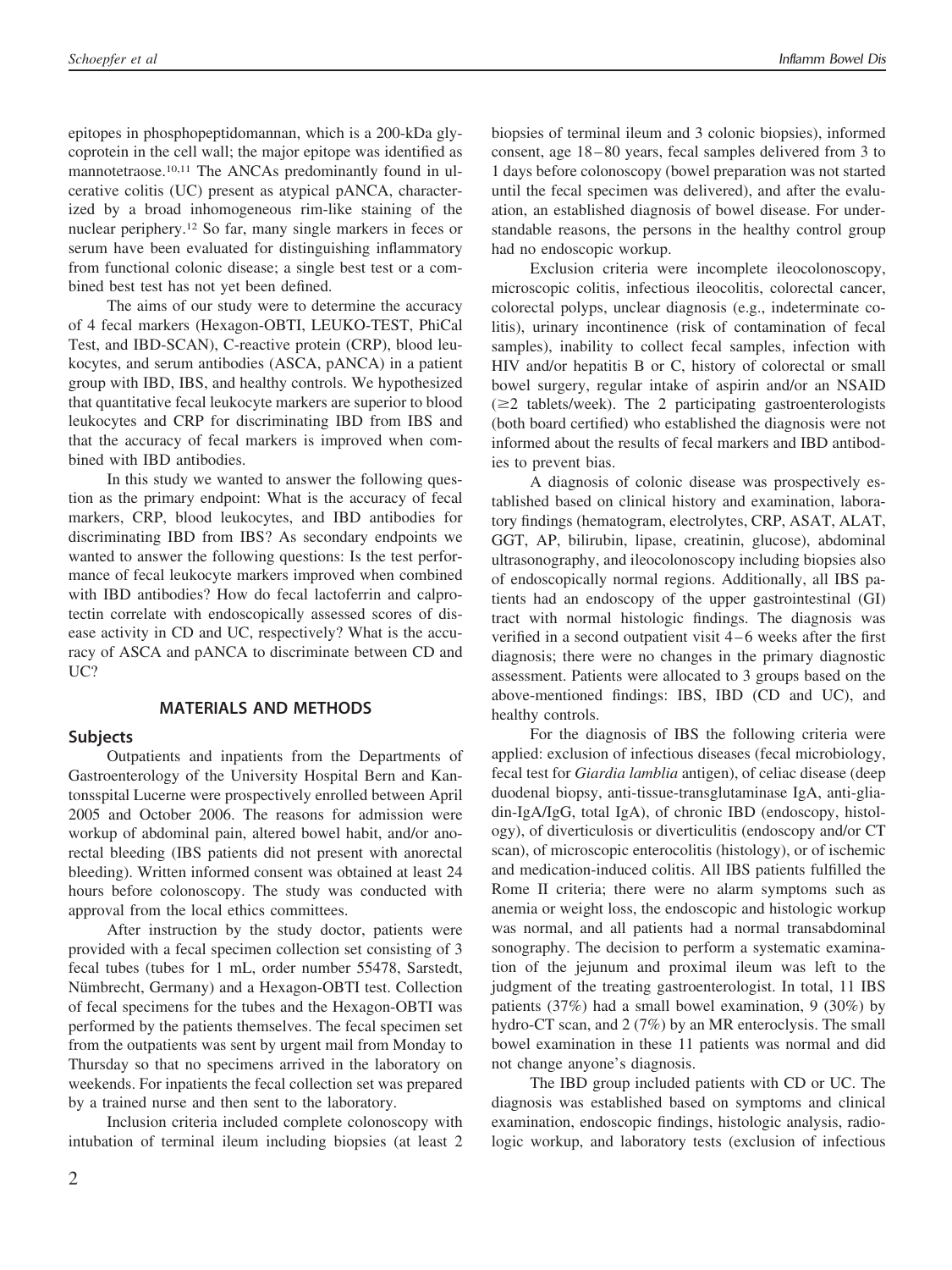enterocolitis). The controls were healthy persons from the clinical and laboratory staff willing to provide blood and fecal samples. All healthy controls were free of symptoms and had a normal clinical examination and abdominal ultrasonography. Except for birth control pills in some women, these people were not on any regular medication.

# **Classification of the Severity of Disease**

The clinical activity of CD patients was measured according to the Crohn's Disease Activity Index (CDAI)13 and the endoscopic activity was assessed using the Simplified Endoscopic Activity Score for Crohn's Disease (SES-CD).14 The clinical activity in UC patients was evaluated using the Mayo Score.15 As the endoscopic section of this score is not validated in isolation, we assessed the endoscopic severity according to the endoscopic part of the Rachmilewitz Score.16

# **Fecal Assays**

The following test kits were used: PhiCal Test, IBD-SCAN, LEUKO-TEST, and Hexagon-OBTI. The laboratory technicians (P.S. and M.T.) performing the analyses were blinded to the patient diagnosis and the study hypothesis. All fecal samples were processed within 48 hours after collection. The assays were performed according to the test instructions. Enzyme-linked immunosorbent assay (ELISA) plates were read on a Spectra mini reader (TECAN) at an OD of 450 nm.

The PhiCal Test was purchased from Medical Instrument (Solothurn, Switzerland, Art-No. 006), delivered by CALPRO AS (Oslo, Norway). This sandwich ELISA measures quantitative calprotectin. Fecal specimens were diluted at 1:2500.

The IBD-SCAN was provided by Labo-Life (Pully, Switzerland), delivered by TechLab (Blacksburg, VA). This ELISA measures quantitative lactoferrin. Dilution of fecal specimens was 1:400.

The LEUKO-TEST was obtained from Labo-Life, an agglutination test delivered by TechLab that detects elevated values of lactoferrin indicating increased fecal leukocytes. Sample reactions were recorded as negative (no visible agglutination) or positive (visible agglutination).

The Hexagon-OBTI was obtained from Human Gesellschaft für Biochemica und Diagnostica (Wiesbaden, Germany). The test is specific for human hemoglobin, which reacts with a murine monoclonal antihuman-hemoglobin antibody. For further details on test performance data see www.human.de/data/gb/vr/1t-obti.pdf or www.human-de.com/ data/gb/vr/1t-obti.pdf.

## **IBD Antibodies, CRP, and Blood Leukocytes**

We measured ASCA and pANCA. The CD markers were defined as  $ASCA + /pANCA -$  or  $ASCA + /pANCA +$ , and the UC markers as pANCA+/ASCA-. The laboratory

technician (B.S.) was blinded to the patient diagnosis and the study hypothesis. ASCA ELISA testing was done as described elsewhere.<sup>17</sup> A patient was considered  $ASCA+$  when positive for ASCA IgG, IgA, or both. pANCA testing was done on cytospins of neutrophils as described elsewhere.18 Blood leukocytes (normal range 2.6 –7.8 Giga/L) as well as CRP (upper limit of normal  $\leq$ 5 mg/L) were determined as routine laboratory values. Platelet counts were included in this setting but not analyzed; a sedimentation rate was not determined.

## **Statistical Analysis**

Data were listed on an Excel sheet (Microsoft Excel 2003) and statistical analysis was performed with a statistical package program (STATA v. 9.0, College Station, TX). The results of numeric data are presented as mean  $\pm$  standard deviation (SD) and range. Fisher's exact test (2-sided) or the chi-square test were used to explore associations of categorical data in 2 independent groups. The Wilcoxon rank sum test was used to explore associations of numeric data in 2 independent groups.  $P < 0.05$  was considered statistically significant and a Bonferroni adjustment was performed where appropriate. The test characteristics are given as sensitivity, specificity, positive and negative predictive value (SENS, SPEC, PPV, NPV), and overall accuracy. The overall accuracy is calculated by addition of the true-positive and truenegative test results divided by all tests  $(a+d)/(a+b+c+d)$ and admits the comparative evaluation of the various tests.

## **RESULTS**

## **Patient Characteristics**

A total of 187 patients were asked for inclusion and 136 (73%) participated. The reasons for exclusion were: 18 (9%) declining participation, 12 (6%) polyps, 5 (3%) incomplete ileocolonoscopy, 4 (2%) noncompliance with fecal sampling, 4 (2%) intake of a nonsteroidal antiinflammatory drug (NSAID) and/or aspirin, 3 (2%) ileocecal resection, 2 (1%) colorectal cancer, 2 (1%) urinary incontinence, and 1 (1%) indeterminate colitis. Demographic details of the included patients are shown in Table 1. Clinical activity: 23 CD patients (64%) had a CDAI up to 150 and 13 (36%) had a  $CDAI > 150$ . In the UC patients none were in clinical remission (defined as  $\leq$ 2 points on a 3-day basis). Fifteen patients had mild disease (3–5 points), 11 moderate (6–10 points), and 2 severe disease (11–12 points).

# **Detection Limits and ROC Analysis of Fecal Tests, CRP, and Blood Leukocytes**

The cutoffs provided by the manufacturer or laboratory were as follows: PhiCal Test 50  $\mu$ g/mL feces, IBD-SCAN 7  $\mu$ g/mL feces, LEUKO-TEST range 13–60  $\mu$ g/mL feces, Hexagon-OBTI 0.05 mg Hb/mg feces, CRP 5 mg/L, and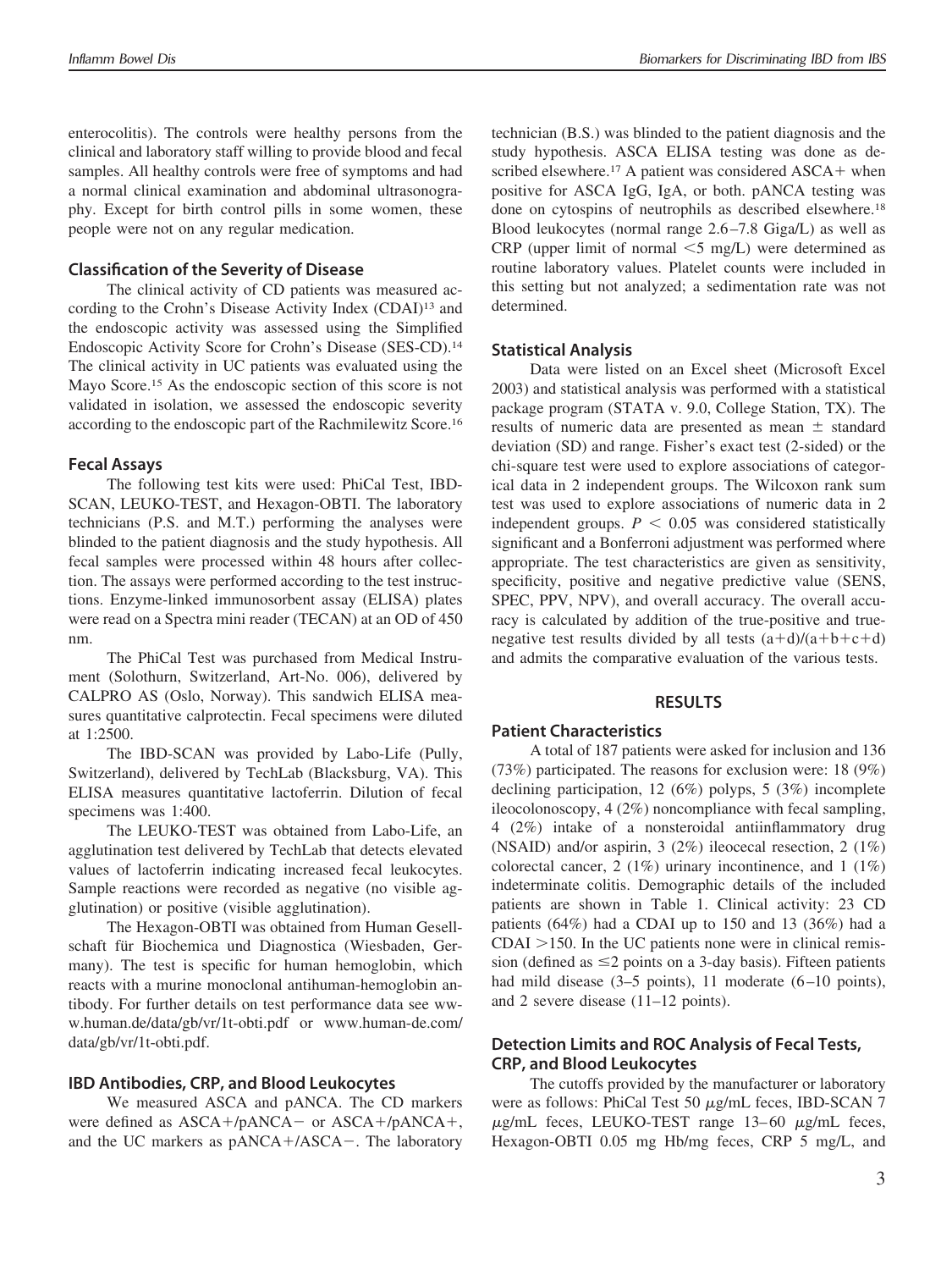|                                           | Crohn's Disease         | <b>Ulcerative Colitis</b> | <b>IBS</b>           | HC.                 |
|-------------------------------------------|-------------------------|---------------------------|----------------------|---------------------|
| Number of patients                        | 36                      | 28                        | 30                   | 42                  |
| Female                                    | 19                      | 13                        | 22                   | 28                  |
| Age: Mean $\pm$ SD, range                 | $41 \pm 18(20 - 78)$    | $45 \pm 14 (23 - 72)$     | $40 \pm 19(20 - 79)$ | $37 \pm 9(23 - 52)$ |
| Time between symptoms and diagnosis (yrs) | $1.3 \pm 0.9$           | $0.6 \pm 0.4$             | $2.7 \pm 2$          |                     |
| Location of disease                       | Ileocolonic 19          | Proctitis 8               |                      |                     |
|                                           | Colon 7                 | Proctosigmoiditis 11      |                      |                     |
|                                           | Small bowel 10          | Extensive 4               |                      |                     |
|                                           |                         | Pancolitis 5              |                      |                     |
| Disease behavior                          | Inflammatory 33         |                           |                      |                     |
|                                           | Stenotic 1              |                           |                      |                     |
|                                           | Penetrating 2           |                           |                      |                     |
| Clinical Disease activity                 |                         |                           |                      |                     |
| <b>CDAI</b>                               | $162 \pm 116(12 - 434)$ |                           |                      |                     |
| Mayo Score                                |                         | $6 \pm 2(3-11)$           |                      |                     |
| Endoscopic activity                       |                         |                           |                      |                     |
| <b>SES-CD</b>                             | $19 \pm 11 (3 - 41)$    |                           |                      |                     |
| Rachmilewitz Score                        |                         | $7 \pm 2(3-12)$           |                      |                     |
| Smoking status                            | 6(14%)                  | 4(8%)                     | 5(17%)               | 3(7%)               |

# **TABLE 1.** Patient Characteristics

blood leukocytes 7.8G/L. The range for the LEUKO-TEST is not published; the data were delivered on request by the manufacturer.

The area under the curve of the receiver operating characteristics (ROC) in discriminating IBD from our healthy controls were as follows: PhiCal Test 0.947, IBD-SCAN 0.92, LEUKO-TEST 0.896, Hexagon-OBTI 0.836, CRP 0.836, and blood leukocytes 0.717.

## **Frequency of IBD Antibodies**

ASCA were found in 19 (53%) CD patients and in 1 (3%) IBS patient. UC patients and healthy controls were negative for ASCA. pANCA were found in 13 (46%) of UC patients and 2 (6%) CD patients (being also  $ASCA+$ ), whereas IBS patients and healthy controls were negative.

# **Test Characteristics of Quantitative Tests in Feces and Serum in the 3 Patient Groups**

The test characteristics of the quantitative assays for fecal calprotectin, lactoferrin, CRP, and blood leukocytes are shown in Table 2, comparing the healthy controls, IBS, and IBD groups. Fecal calprotectin and lactoferrin were significantly elevated in IBD patients compared to healthy controls  $(P < 0.0001)$ . Fecal calprotectin and lactoferrin as well as CRP and blood leukocytes in IBS patients were found in the range of healthy controls.

## **Test Characteristics of Serum and Fecal Markers**

The test performance (given by sensitivity/specificity/ positive and negative predictive value in percent) of single serum and fecal markers are shown in Table 3. In summary, the best test performance for discriminating IBD from IBS was measured with the PhiCal Test (83/100/100/74) and IBD-SCAN (87/96/98/77), followed by LEUKO-TEST (70/ 96/97/60), Hexagon-OBTI (62/96/97/55), CRP (64/92/94/ 55), and blood leukocytes (51/88/90/46). CD markers (36/96/ 95/41) as well as UC markers (25/100/100/38) had both a low sensitivity and negative predictive value but a high specificity and positive predictive value for the presence of IBD.

# **Test Performance of PhiCal Test and IBD-SCAN Combined with IBD Antibodies**

We were interested whether the combination of fecal markers and IBD antibodies would increase the test accuracy in the discrimination of IBD from IBS. The test performance of the best fecal markers, notably the PhiCal Test and IBD-SCAN, combined with CD- and UC-specific antibody panels for discrimination of IBD from IBS is shown in Table 4. In summary, the PhiCal Test combined with CD markers led to an improved sensitivity (93%) and NPV (92%) for discriminating CD from IBS; however, the specificity (96%) and PPV (97%) were slightly reduced (from 100% if the PhiCal Test was used as a single marker) because of 1 ASCA + IBS patient. The PhiCal Test combined with UC markers led to improved sensitivity (91%) and NPV (93%) for discriminat-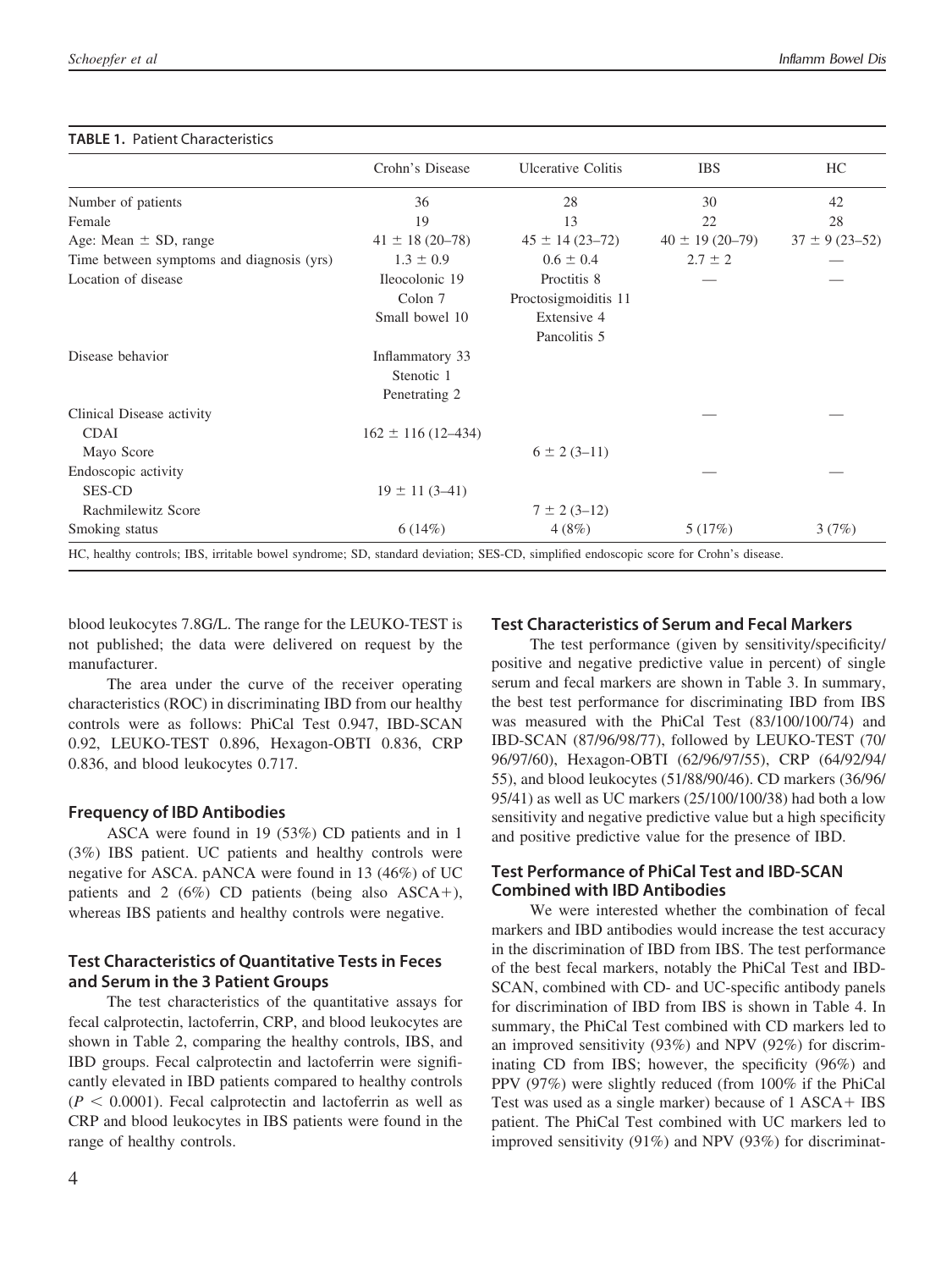|                                       |               | HС             | <b>IBS</b>     | <b>IBD</b>        | HC vs. IBS<br>HC vs. IBD<br>IBS vs. IBD |
|---------------------------------------|---------------|----------------|----------------|-------------------|-----------------------------------------|
| Calprotectin $\mu$ g/mL (PhiCal-Test) | Mean $\pm$ SD | $18.9 \pm 2.8$ | $21.4 \pm 6.9$ | $287.4 \pm 223.1$ | $P = 0.077$<br>P < 0.0001               |
|                                       | $95%$ -CI     | $18 - 19.8$    | $17.9 - 24.6$  | 209.5-362.5       | P < 0.0001                              |
| Lactoferrin $\mu$ g/mL (IBD-SCAN)     | Mean $\pm$ SD | $2.2 \pm 0.9$  | $2.8 \pm 3.9$  | $138.7 \pm 112.3$ | $P = 0.348$<br>P < 0.0001               |
|                                       | $95\%$ -CI    | $1.9 - 2.5$    | $1.1 - 4.7$    | $101 - 175.4$     | P < 0.0001                              |
| $CRP$ (mg/L)                          | Mean $\pm$ SD | $3.2 \pm 0.7$  | $3.6 \pm 1.6$  | $17.6 \pm 29$     | $P = 0.186$<br>$P = 0.0018$             |
|                                       | $95%$ -CI     | $2.9 - 3.4$    | $2.8 - 4.3$    | $7.8 - 27.8$      | $P = 0.0027$                            |
| Blood leukocytes (G/L)                | Mean $\pm$ SD | $5.3 \pm 1.4$  | $5.9 \pm 1.5$  | $7.8 \pm 4.4$     | $P = 0.106$<br>$P = 0.0005$             |
|                                       | $95\%$ -CI    | $4.9 - 5.7$    | $5.2 - 6.7$    | $6.4 - 9.7$       | $P = 0.0012$                            |

#### **TABLE 2.** Test Characteristics of Fecal Calprotectin, Lactoferrin, CRP, and Blood Leukocytes

CRP, C-reactive protein; HC, healthy controls; IBS, irritable bowel syndrome; IBD, inflammatory bowel disease; SD, standard deviation; CI, confidence interval.

ing UC from IBS without impairment of specificity and PPV (both 100%). IBD-SCAN combined with CD markers led to improved sensitivity (93%) and NPV (92%) for discriminating CD from IBS. IBD-SCAN combined with UC markers similarly led to an improved test performance for discriminating UC from IBS.

# **Overall Accuracy of Fecal Markers, IBD Antibodies, CRP, and Blood Leukocytes**

The overall accuracy of the tests for discriminating IBD from IBS is presented in Table 5. In summary, the PhiCal Test and IBD-SCAN were highly accurate at distinguishing between IBD and IBS (overall accuracy 89% and 90%,

|                  | <b>SENS</b> | <b>SPEC</b> | <b>SENS</b> | <b>SPEC</b> | <b>SENS</b> | <b>SPEC</b> |
|------------------|-------------|-------------|-------------|-------------|-------------|-------------|
| Test             | <b>PPV</b>  | <b>NPV</b>  | <b>PPV</b>  | <b>NPV</b>  | <b>PPV</b>  | <b>NPV</b>  |
|                  | CD vs. IBS  |             | UC vs. IBS  |             | IBD vs. IBS |             |
| PhiCal-Test      | 83%         | 100%        | 83%         | 100%        | 83%         | 100%        |
|                  | 100%        | 83%         | 100%        | 86%         | 100%        | 74%         |
| <b>IBD-SCAN</b>  | 83%         | 96%         | 91%         | 96%         | 87%         | 96%         |
|                  | 96%         | 83%         | 95%         | 92%         | 98%         | 77%         |
| LEUKO-TEST       | 67%         | 96%         | 74%         | 96%         | 70%         | 96%         |
|                  | 95%         | 71%         | 94%         | 80%         | 97%         | 60%         |
| Hexagon-OBTI     | 57%         | 96%         | 70%         | 96%         | 62%         | 96%         |
|                  | 94%         | 65%         | 94%         | 77%         | 97%         | 55%         |
| <b>CRP</b>       | 73%         | 92%         | 52%         | 92%         | 64%         | 92%         |
|                  | 92%         | 74%         | 86%         | 68%         | 94%         | 55%         |
| Blood leukocytes | 47%         | 88%         | 57%         | 88%         | 51%         | 88%         |
|                  | 82%         | 58%         | 81%         | 69%         | 90%         | 46%         |
| CD markers       | 63%         | 96%         | $0\%$       | 96%         | 36%         | 96%         |
|                  | 95%         | 69%         | $0\%$       | 51%         | 95%         | 41%         |
| UC markers       | 7%          | 100%        | 48%         | 100%        | 25%         | 100%        |
|                  | 100%        | 47%         | 100%        | 68%         | 100%        | 38%         |

#### CD markers: ASCA+/pANCA- or ASCA+/pANCA+; UC markers: pANCA+/ASCA-. CRP, C-reactive protein; SENS, sensitivity; SPEC, specificity; PPV, positive predictive value; NPV, negative predictive value; CD, Crohn's disease; UC, ulcerative colitis; IBS, irritable bowel syndrome; IBD, inflammatory bowel disease.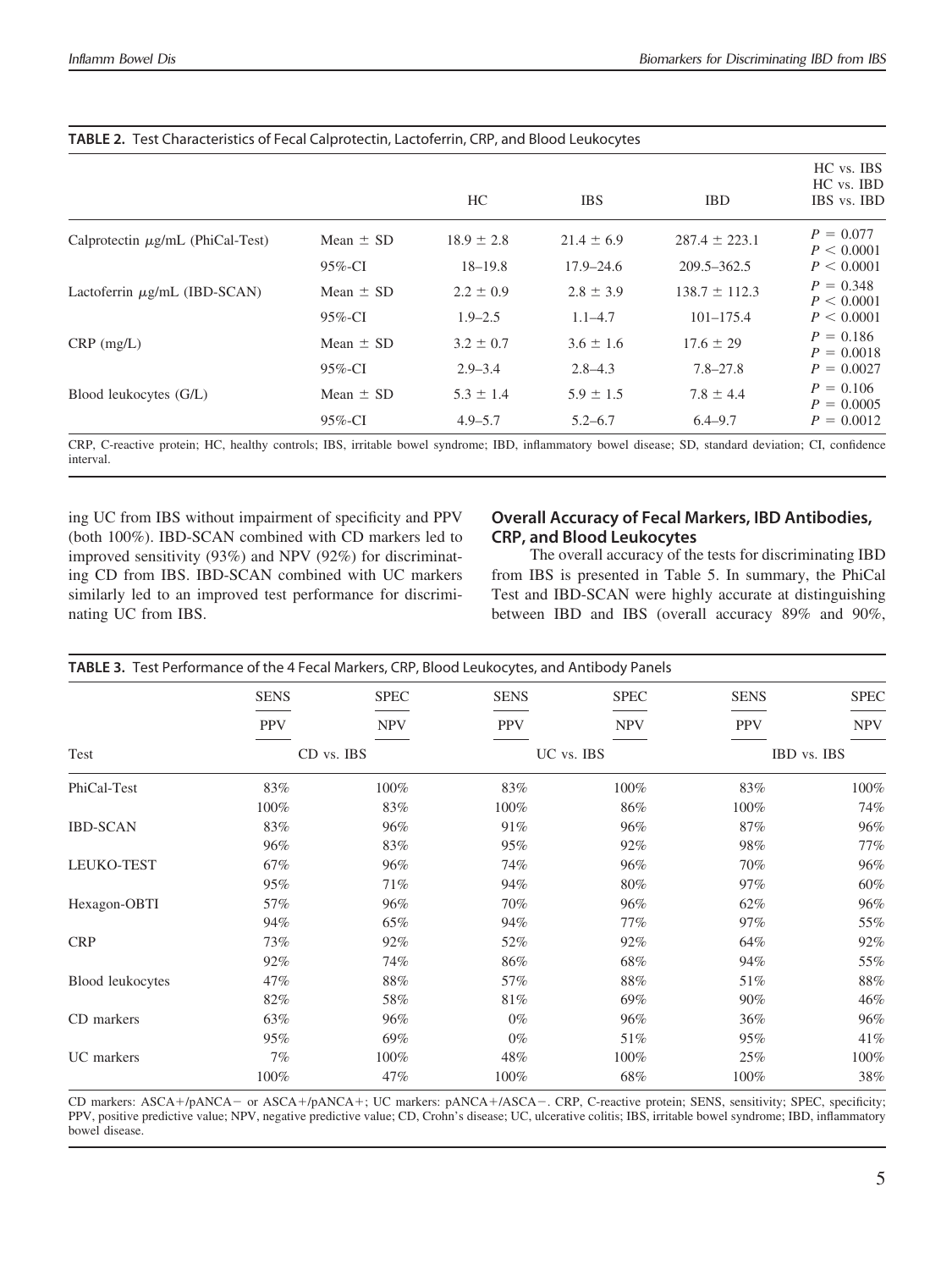|                                | <b>SENS</b> | <b>SPEC</b> | <b>SENS</b> | <b>SPEC</b> | <b>SENS</b> | <b>SPEC</b> |
|--------------------------------|-------------|-------------|-------------|-------------|-------------|-------------|
|                                | <b>PPV</b>  | <b>NPV</b>  | <b>PPV</b>  | <b>NPV</b>  | <b>PPV</b>  | <b>NPV</b>  |
| <b>Combined Tests</b>          | CD vs. IBS  |             | UC vs. IBS  |             | IBD vs. IBS |             |
| PhiCal-Test and CD-markers     | 93%         | 96%         | 83%         | 96%         | 89%         | 96%         |
|                                | $97\%$      | 92%         | 95%         | 86%         | 98%         | 80%         |
| PhiCal-Test and UC-markers     | 83%         | 100%        | 91%         | 100%        | 87%         | 100%        |
|                                | $100\%$     | 83%         | $100\%$     | 93%         | 100%        | 78%         |
| <b>IBD-SCAN</b> and CD-markers | 93%         | 92%         | 91%         | 92%         | 92%         | 92%         |
|                                | 93%         | 92%         | 91%         | 92%         | 96%         | 85%         |
| IBD-SCAN and UC-markers        | 83%         | 96%         | 96%         | 96%         | 89%         | 96%         |
|                                | 96%         | 83%         | 96%         | 96%         | 98%         | 80%         |

| <b>TABLE 4.</b> Test Performance of PhiCal-Test and IBD-SCAN in Combination with IBD Antibodies |  |
|-------------------------------------------------------------------------------------------------|--|
|-------------------------------------------------------------------------------------------------|--|

CD markers: ASCA+/pANCA- or ASCA+/pANCA+; UC markers: pANCA+/ASCA-. SENS, sensitivity; SPEC, specificity; PPV, positive predictive value; NPV, negative predictive value; CD, Crohn's disease; UC, ulcerative colitis; IBS, irritable bowel syndrome; IBD, inflammatory bowel disease.

respectively); these tests were superior to LEUKO-TEST (78%), Hexagon-OBTI (74%), CRP (73%), blood leukocytes (63%), and IBD antibody panels (55% for CD and 49% for UC markers). The combination of PhiCal Test or IBD-SCAN with CD and UC markers led to a slightly increased overall accuracy for discriminating IBD from IBS. The accuracy was 73% for both ASCA and pANCA to discriminate CD from UC.

# **Correlation of Fecal Markers with Endoscopic Activity Scores**

The data for endoscopic assessment of severity in CD and UC are presented in Table 1. There were 19 CD patients with up to 20 points (simplified as minor activity) and 17 with more than 20 points (simplified as moderate to severe activity). We found lactoferrin (221.5  $\pm$  22.8  $\mu$ g/mL versus 37.9  $\pm$  11  $\mu$ g/mL,  $P < 0.0001$ ) as well as calprotectin (433)  $\pm$  42.6  $\mu$ g/mL versus 112.1  $\pm$  31.3  $\mu$ g/mL,  $P < 0.0001$ ) significantly higher in the group with moderate to severe endoscopic activity. There were 7 UC patients with endoscopically assessed mild disease (defined as up to 4 points) and 16 with moderate to severe disease (5 to 12 points). We found calprotectin (390.0  $\pm$  49.4  $\mu$ g/mL versus 123  $\pm$  28.6  $\mu$ g/mL,  $P = 0.0025$ ) significantly higher in the group with moderate to severe endoscopic activity; the results with lac-

| TABLE 5. Overall Accuracy of the Different Tests for Discriminating CD, UC, and IBD from IBS |            |            |                           |  |  |
|----------------------------------------------------------------------------------------------|------------|------------|---------------------------|--|--|
| Single Tests                                                                                 | CD vs. IBS | UC vs. IBS | IBD vs. IBS               |  |  |
| PhiCal-Test                                                                                  | 91%        | 92%        | 89%                       |  |  |
| <b>IBD-SCAN</b>                                                                              | 89%        | 94%        | $90\%$                    |  |  |
| <b>LEUKO-TEST</b>                                                                            | $80\%$     | 85%        | 78%                       |  |  |
| Hexagon-OBTI                                                                                 | $75\%$     | 85%        | 74%                       |  |  |
| <b>CRP</b>                                                                                   | 82%        | 73%        | 73%                       |  |  |
| Blood leukocytes                                                                             | 65%        | 73%        | 63%                       |  |  |
| CD markers                                                                                   | 78%        | 50%        | 55%                       |  |  |
| UC markers                                                                                   | 49%        | 75%        | 49%                       |  |  |
| <b>Combined Tests</b>                                                                        | CD vs. IBS | UC vs. IBS | <b>IBD</b> vs. <b>IBS</b> |  |  |
| PhiCal-Test and CD-markers                                                                   | 95%        | $90\%$     | 91%                       |  |  |
| PhiCal-Test and UC-markers                                                                   | 89%        | 93%        | $90\%$                    |  |  |
| <b>IBD-SCAN</b> and CD-markers                                                               | 93%        | 92%        | 92%                       |  |  |
| IBD-SCAN and UC-markers                                                                      | 89%        | 96%        | 91%                       |  |  |

CD markers: ASCA+/pANCA- or ASCA+/pANCA+; UC markers: pANCA+/ASCA-. CRP, C-reactive protein; CD, Crohn's disease; UC, ulcerative colitis; IBS, irritable bowel syndrome; IBD, inflammatory bowel disease.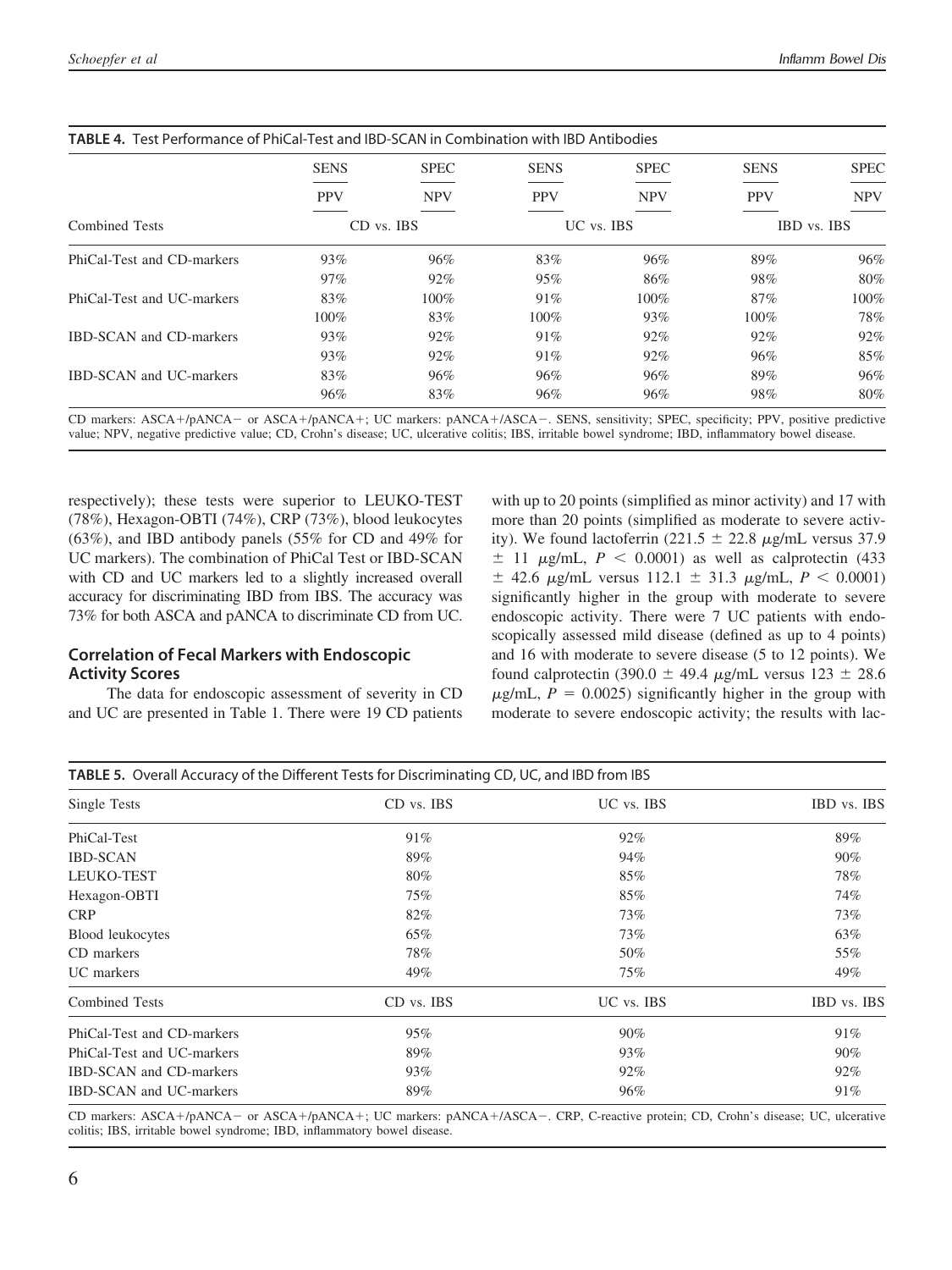toferrin did not reach a statistical significance (202.3  $\pm$  22.3  $\mu$ g/mL versus 124.8  $\pm$  37.6  $\mu$ g/mL,  $P = 0.078$ ).

#### **DISCUSSION**

In this study we evaluated CRP, blood leukocytes, 4 different fecal markers, and IBD antibodies to discriminate between IBD and IBS. Regarding the use of single tests, the PhiCal Test and IBD-SCAN had the best overall accuracy. The evaluated test characteristics are in accordance with other studies.<sup>19-21</sup> Fecal calprotectin and lactoferrin also correlated with the endoscopically assessed disease severity in CD and UC, which reflects that the degree of mucosal damage is directly proportional to the amount of these markers. We have already assessed this correlation in a smaller cohort of IBD patients.22 These observations indicate that quantitative fecal leukocyte markers can be useful for monitoring disease activity in IBD.23 The LEUKO-TEST (accuracy 78%) was designed to detect fecal leukocytes and not to measure an elevated lactoferrin with a defined cutoff.24,25 For technical reasons, latex agglutination assays cannot be standardized within a narrow range, and this may explain the lower discriminatory power compared to PhiCal Test and IBD-SCAN.

The overall accuracy of CRP (73%) was found to be only moderate, mainly influenced by the low sensitivity (52%) in the UC group. Compared with these, the sensitivity of CRP in the CD group (73%) was much better. Our results match the findings of other groups, demonstrating that the sensitivity of CRP for detection of IBD ranges between 50% and 60% for UC and between 70% and 100% for CD.26,27

We evaluated ASCA and pANCA because they represent the most widely studied IBD antibodies.<sup>9</sup> CD- and UCspecific antibody panels had an only moderate overall accuracy for discriminating IBD from IBS; however, their specificity was remarkably high. Increased concentrations of ASCA are reported in 60%–70% of patients with CD and 0%–5% of healthy controls; the frequency of our ASCA findings are in accordance with these results.28,29 However, the relatively low ASCA frequency actually measured is in contrast to previous results from our own laboratory and probably associated with the limited number of patients tested in this study.30 We found pANCA to have a high specificity for IBD. The frequency found in UC patients (46%) was lower than measured by other groups, including our own (60%– 80%); the frequency in CD is in good accordance with the findings of other groups.<sup>31-33</sup> Regarding the overall accuracy, IBD antibodies had a low diagnostic yield for discriminating IBD from IBS. However, the accuracy of ASCA/ pANCA was 78% for the detection of CD and 75% for the detection of UC, respectively. The accuracy of 73% for both ASCA and pANCA indicates that these markers are useful for discriminating CD from UC. The overall accuracy of the best fecal tests, notably the PhiCal Test and IBD SCAN, were only minimally improved when combined with IBD antibodies. We conclude that ASCA and pANCA have little additional value in the discrimination of IBD from IBS when combined with quantitative fecal leukocyte markers.

One limitation of our study lies in the current definition of IBS. These patients were not evaluated systematically with a small bowel examination; the decision to perform was left to the clinician's judgment. Therefore, a diagnostic uncertainty remains as to whether a small bowel CD in this particular patient group is missed. However, looking at the current clinical recommendations and also the prevalence of IBS with its socioeconomic burden, it is certainly not justified to perform a systematic small bowel examination in every IBS patient.34

Our results support the already established practice at several centers to use calprotectin or lactoferrin as a routine test for discriminating IBS from organic, especially inflammatory bowel disease.<sup>35</sup> Tibble et al<sup>36</sup> have shown a sensitivity of positive Rome criteria of 85% for IBS (specificity 81%), and a sensitivity of elevated calprotectin of 89% for organic disease (specificity 79%), thus providing a relatively simple and cost-effective instrument in the differentiation of organic versus functional bowel disease.

In summary, we suggest that the absence of elevated fecal leukocyte markers should be documented before diagnosing a patient with IBS. As fecal leukocyte markers are unspecific for bowel inflammation, endoscopic workup remains crucial for an exact diagnosis. Quantitative fecal leukocyte markers seem useful for monitoring bowel inflammation. The IBD antibodies ASCA and pANCA should not be primarily measured for discriminating IBD from IBS as their additional diagnostic value to fecal leukocyte markers in this issue is only marginal. However, their specificity for the presence of organic bowel disease is remarkably high. The accuracy of 73% indicates that ASCA and pANCA are useful for discriminating CD from UC.

#### **ACKNOWLEDGMENT**

The authors thank Tom Brink, MD, for his thorough review.

#### **REFERENCES**

- 1. Bercik P, Verdu EF, Collins SM. Is irritable bowel syndrome a lowgrade inflammatory bowel disease? *Gastroenterol Clin North Am.* 2005; 34:235–245.
- 2. Talley NJ, Phillips SF, Melton LJ, et al. Diagnostic value of the Manning criteria in irritable bowel syndrome. *Gut.* 1990;31:77– 81.
- 3. Camilleri M, Choi MG. Review article: irritable bowel syndrome. *Aliment Pharmacol Ther.* 1997;11:3–15.
- 4. Sugi K, Saitoh O, Hirata I, et al. Fecal lactoferrin as a marker for disease activity in inflammatory bowel disease: comparison with other neutrophil-derived proteins. *Am J Gastroenterol.* 1996;91:927–934.
- 5. Johne B, Fagerhol MK, Lyberg T, et al. Functional and clinical aspects of the myelomonocytic protein calprotectin. *J Clin Pathol Mol Pathol.* 1997;50:113–123.
- 6. Guerrant RL, Araujo V, Soares E, et al. Measurement of fecal lactoferrin as a marker of fecal leukocytes. *J Clin Microbiol.* 1994;32:2629 –2630.
- 7. Tibble J, Teahon K, Thjodleifsson B, et al. A simple method for